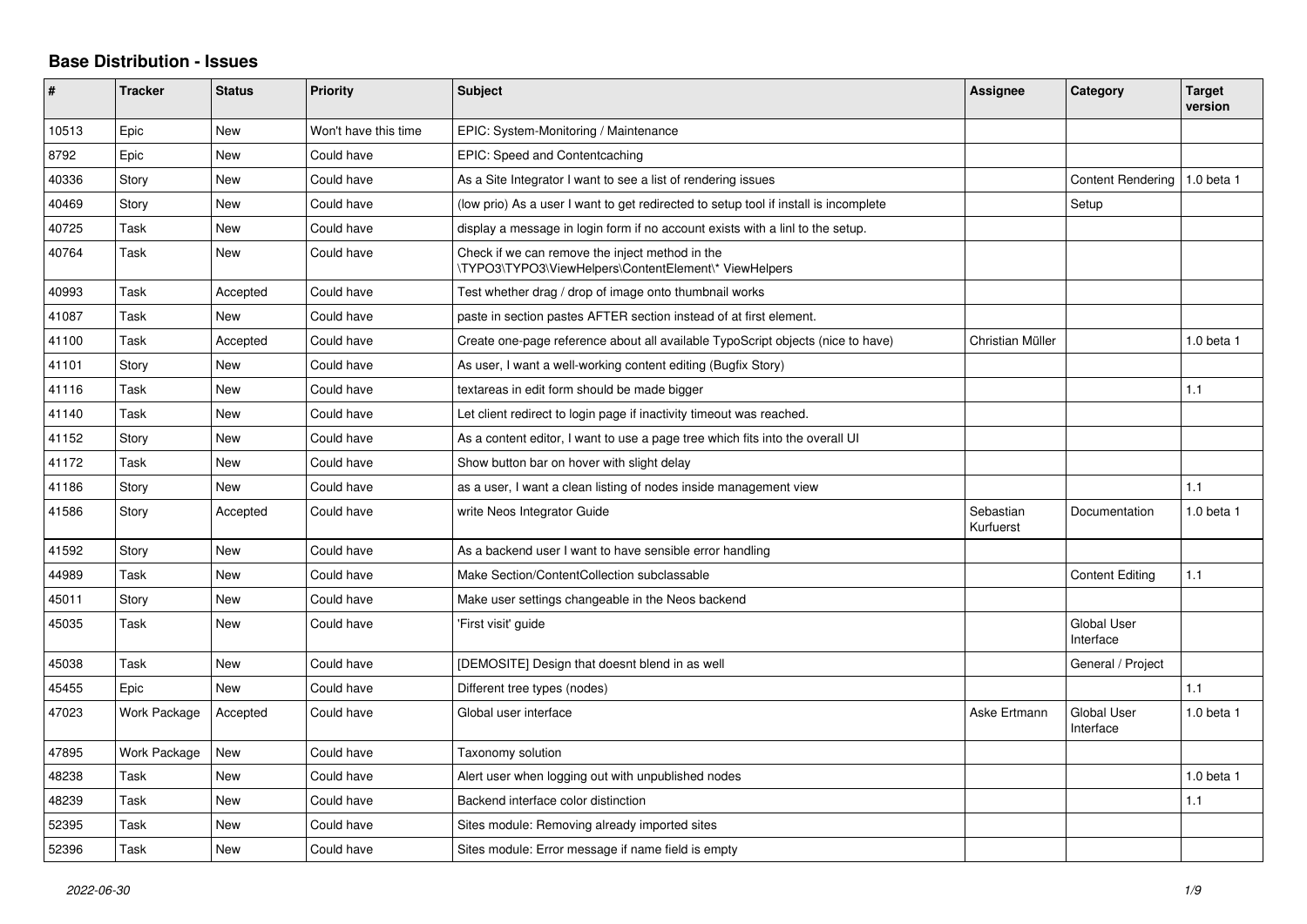| #     | <b>Tracker</b> | <b>Status</b>            | <b>Priority</b> | <b>Subject</b>                                                                                                      | Assignee | Category                        | <b>Target</b><br>version |
|-------|----------------|--------------------------|-----------------|---------------------------------------------------------------------------------------------------------------------|----------|---------------------------------|--------------------------|
| 52400 | Task           | <b>New</b>               | Could have      | Fmm: Open button action should be changed                                                                           |          |                                 |                          |
| 53272 | Task           | <b>New</b>               | Could have      | Animated icon when saving/publishing changes                                                                        |          | <b>Global User</b><br>Interface | 1.0 alpha $8$            |
| 8798  | Story          | On Hold                  | Should have     | As Robin I want to edit basic objects in the management view.                                                       |          |                                 |                          |
| 10509 | Epic           | <b>New</b>               | Should have     | EPIC: Workspaces and Publishing Workflows                                                                           |          |                                 |                          |
| 12443 | Epic           | <b>New</b>               | Should have     | EPIC: performant Contenttargeting (personalisation)                                                                 |          |                                 |                          |
| 40294 | Epic           | <b>New</b>               | Should have     | EPIC: Inline Editing Support (Links, Content Types, Plugin)                                                         |          |                                 |                          |
| 40298 | Epic           | <b>New</b>               | Should have     | EPIC: Design / Icons                                                                                                |          |                                 |                          |
| 40300 | Epic           | <b>New</b>               | Should have     | EPIC: Consistent UI Design (Bootstrap)                                                                              |          |                                 |                          |
| 40301 | Epic           | New                      | Should have     | EPIC: System Log Viewer / Audit                                                                                     |          |                                 |                          |
| 40302 | Epic           | <b>New</b>               | Should have     | <b>EPIC: Account Profile</b>                                                                                        |          |                                 |                          |
| 40306 | Epic           | <b>New</b>               | Should have     | EPIC: Content import from TYPO3                                                                                     |          |                                 |                          |
| 40307 | Epic           | New                      | Should have     | EPIC: Custom View for Data Types                                                                                    |          |                                 |                          |
| 40308 | Epic           | <b>New</b>               | Should have     | EPIC: In-table editing for items in the Management View                                                             |          |                                 |                          |
| 40309 | Story          | <b>New</b>               | Should have     | As a system administrator I want to see a meaningful error message if the database has<br>not been set up correctly |          |                                 |                          |
| 40310 | Story          | Postponed                | Should have     | As any User, if no site exists I want to be redirected to the Setup wizard                                          |          |                                 |                          |
| 40311 | Story          | <b>New</b>               | Should have     | As a user I want the UI to respect the lights-off principle                                                         |          |                                 |                          |
| 40313 | Story          | <b>Needs</b><br>Feedback | Should have     | As a Site Developer I can define the title and package key for a site                                               |          |                                 |                          |
| 40320 | Epic           | New                      | Should have     | EPIC: User Interface style and implementation guide                                                                 |          |                                 |                          |
| 40322 | Story          | New                      | Should have     | As a site integrator I can disable and enable imported sites                                                        |          |                                 |                          |
| 40323 | Story          | New                      | Should have     | As an site integrator I can remove an inactive imported site                                                        |          |                                 |                          |
| 40324 | Story          | New                      | Should have     | As a site integrator I can change the title, description & version of an imported site                              |          |                                 |                          |
| 40326 | Story          | New                      | Should have     | As an administrator I can create a new site package using an existing site as template                              |          |                                 |                          |
| 40328 | Story          | <b>New</b>               | Should have     | As an administrator I can export selected parts of an existing site to a new site package                           |          |                                 |                          |
| 40329 | Story          | Postponed                | Should have     | As a content manager, I want to list and edit my Content and Domain Objects inside the<br>Management view           |          |                                 | Sprint 10<br>(1.0 TP1)   |
| 40331 | Story          | <b>New</b>               | Should have     | As a Content Manager, I want to create multiple pages at once                                                       |          |                                 |                          |
| 40332 | Epic           | New                      | Should have     | EPIC: Management view content editing                                                                               |          |                                 |                          |
| 40334 | Epic           | New                      | Should have     | EPIC: Module Overview Pages                                                                                         |          |                                 |                          |
| 40335 | Story          | New                      | Should have     | As an Administrator, I want to run FLOW3 CLI commands in the Launch Bar                                             |          |                                 |                          |
| 40473 | Epic           | <b>New</b>               | Should have     | Bootstrap based login screen                                                                                        |          |                                 |                          |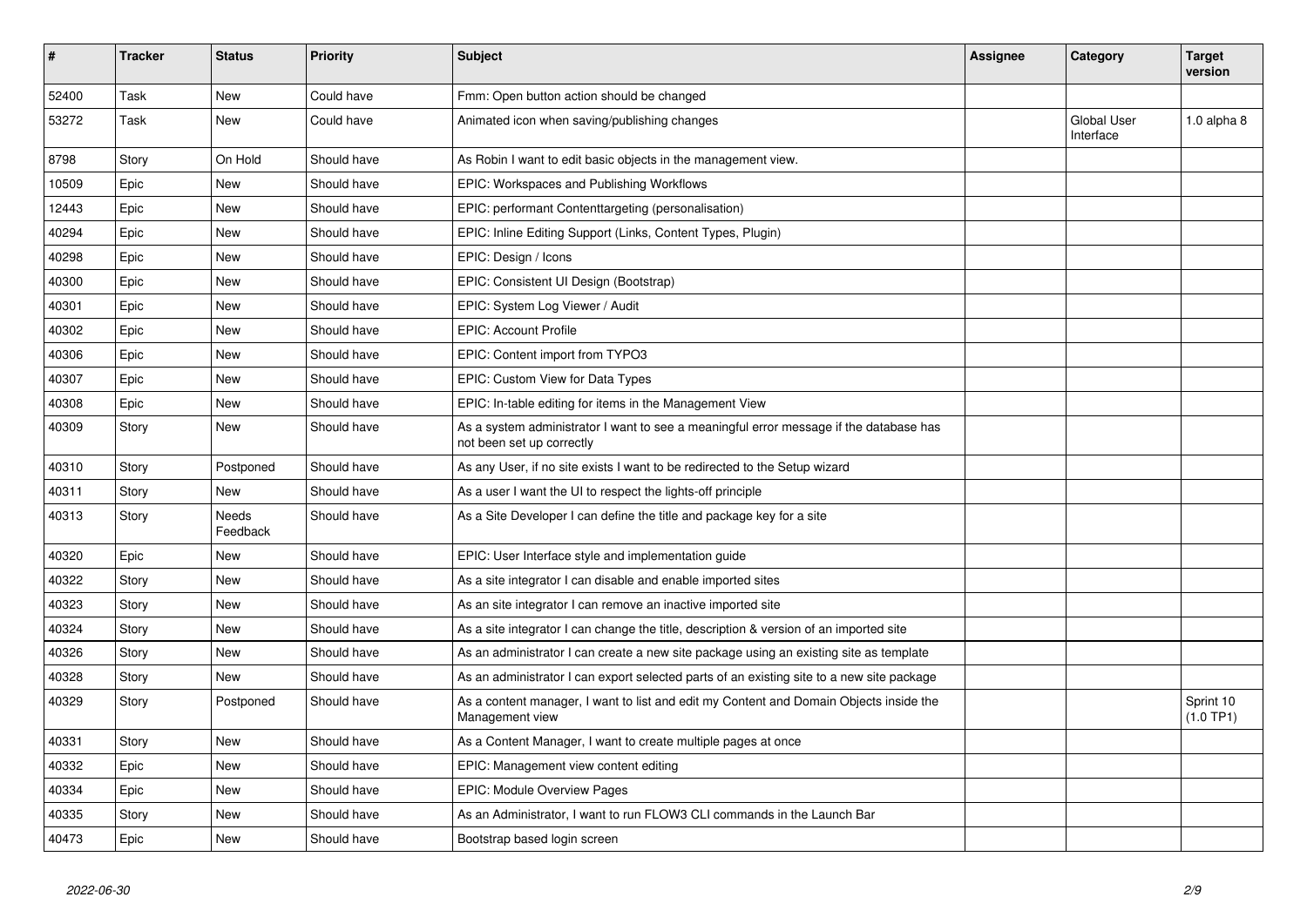| $\pmb{\#}$ | <b>Tracker</b> | <b>Status</b>            | <b>Priority</b> | Subject                                                                                                                | <b>Assignee</b>        | Category | <b>Target</b><br>version   |
|------------|----------------|--------------------------|-----------------|------------------------------------------------------------------------------------------------------------------------|------------------------|----------|----------------------------|
| 40618      | Story          | <b>New</b>               | Should have     | [DISCUSS] As a user, I want to return to the last-used submodule when changing between<br>main modules                 |                        |          |                            |
| 40715      | Task           | Accepted                 | Should have     | global overlays should have the same color / transparency                                                              | Martin Muzatko         |          |                            |
| 40717      | Story          | Postponed                | Should have     | Add Launch Bar to other modules (Management, )                                                                         |                        |          |                            |
| 40896      | Task           | New                      | Should have     | Fix layout in "create account" setup step                                                                              |                        | Setup    | Sprint 10<br>(1.0 TP1)     |
| 41085      | Story          | New                      | Should have     | As an integrator, I want to use the HTML5 "header" element for indicating titles in text                               |                        |          |                            |
| 41098      | Story          | <b>New</b>               | Should have     | As a developer, I want a clean TypoScript package                                                                      |                        |          |                            |
| 41099      | Story          | <b>New</b>               | Should have     | As site integrator, I want a API reference for TypoScript objects                                                      |                        |          |                            |
| 41103      | Story          | New                      | Should have     | As everybody, I want the new product name to be used inside Phoenix                                                    |                        |          |                            |
| 41107      | Story          | <b>New</b>               | Should have     | As a user, I want a working demo site                                                                                  |                        |          |                            |
| 41108      | Task           | New                      | Should have     | test / update demo/integration server                                                                                  |                        |          |                            |
| 41112      | Task           | <b>New</b>               | Should have     | use better Content-Type previews                                                                                       | Sebastian<br>Kurfuerst |          | 1.1                        |
| 41114      | Story          | New                      | Should have     | As a user, I want to insert inline JavaScript in the HTML content elements                                             |                        |          |                            |
| 41355      | Task           | New                      | Should have     | activate link-clicking inside texts in preview mode                                                                    | Sebastian<br>Kurfuerst |          |                            |
| 41359      | Task           | <b>Needs</b><br>Feedback | Should have     | close popovers when clicking anywhere else                                                                             | Sebastian<br>Kurfuerst |          |                            |
| 41669      | Story          | <b>New</b>               | Should have     | As team member, I want updated deployment working                                                                      |                        |          | Sprint<br>February<br>2013 |
| 41670      | Story          | <b>New</b>               | Should have     | as anybody, I want an updated flow and neos website                                                                    |                        |          |                            |
| 41671      | Story          | New                      | Should have     | as developer, I want to make sure that jquery and ember is cleanly encapsulated and does<br>not interfere with site JS |                        |          |                            |
| 41672      | Story          | <b>New</b>               | Should have     | as developer, I want to make sure that CSS is cleanly encapsulated (i.e. site CSS does not<br>change the UI css)       |                        |          |                            |
| 41673      | Task           | <b>New</b>               | Should have     | add guide "tuning Flow Performance"                                                                                    |                        |          |                            |
| 41674      | Task           | New                      | Should have     | add guide "profile and debug Flow applications" -> maybe ask othres to write that                                      |                        |          |                            |
| 41679      | Story          | New                      | Should have     | As developer, I want to use packagist.org for all packages                                                             |                        |          |                            |
| 41680      | Task           | New                      | Should have     | push all packages to packagist, with post-change hook                                                                  |                        |          |                            |
| 41682      | Task           | Accepted                 | Should have     | create a package for flow typo3 org website listing only typo3-flow-* composer packages<br>("mini-TER")                | Marc Neuhaus           |          |                            |
| 41686      | Task           | New                      | Should have     | ask community to convert Christians "Developing TYPO3 Neos Website" to tutorial in ReST                                |                        |          |                            |
| 41687      | Task           | New                      | Should have     | ask community to convert Sebastians "Technical Overview to Neos" to documentation in<br>ReST                           |                        |          |                            |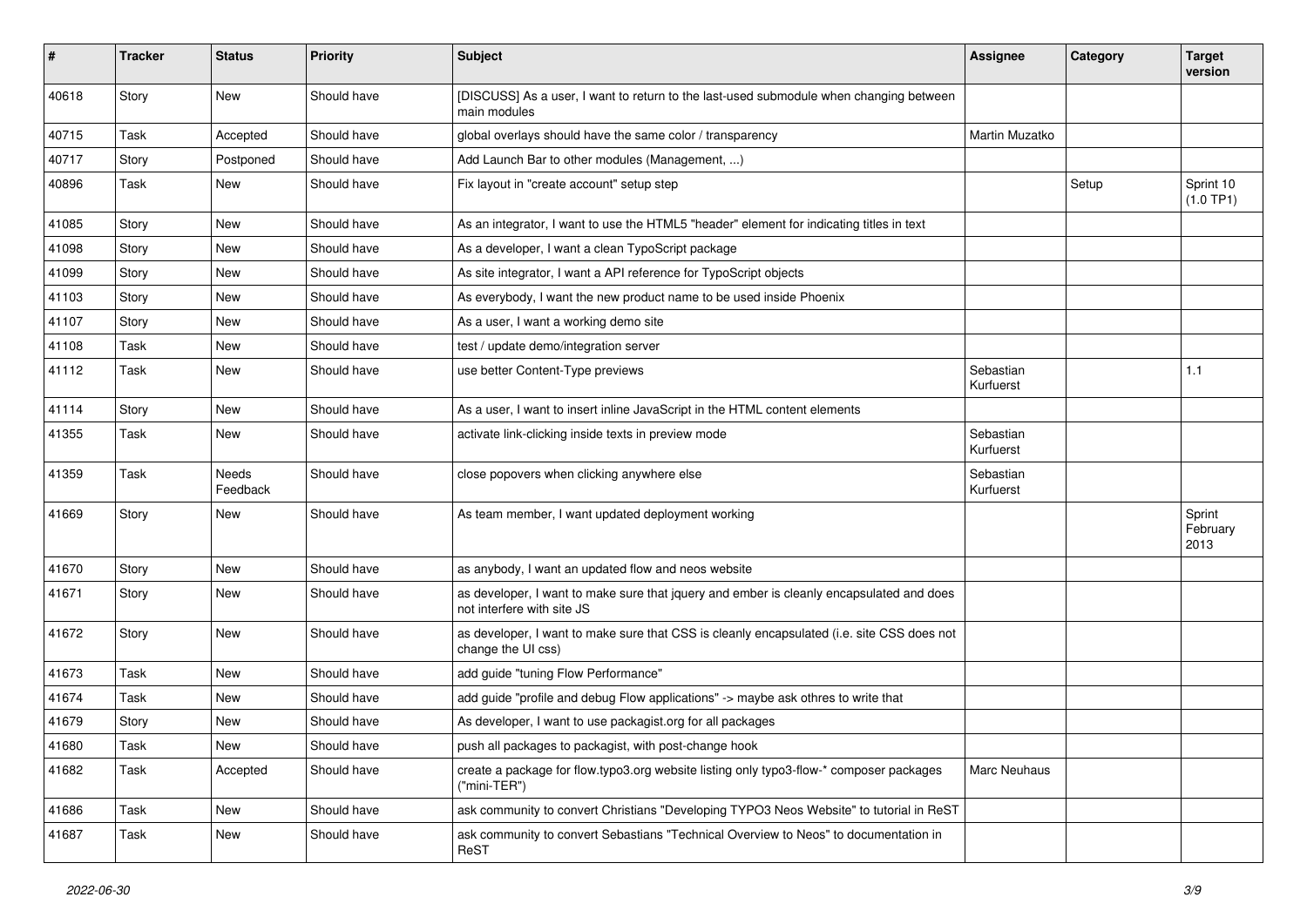| #     | <b>Tracker</b> | <b>Status</b>     | <b>Priority</b> | <b>Subject</b>                                                                                                                                                       | Assignee                | Category                 | <b>Target</b><br>version   |
|-------|----------------|-------------------|-----------------|----------------------------------------------------------------------------------------------------------------------------------------------------------------------|-------------------------|--------------------------|----------------------------|
| 41700 | Story          | <b>New</b>        | Should have     | As a developer I want to have a reasonable test coverage for JavaScript                                                                                              |                         |                          |                            |
| 41701 | Story          | New               | Should have     | As a content editor I want to have localization support ('single tree concept')                                                                                      |                         |                          | 1.1                        |
| 41702 | Story          | New               | Should have     | As an integrator I want to configure read / write access to pages / sections                                                                                         |                         |                          |                            |
| 41781 | Task           | Accepted          | Should have     | set up integration.flow.typo3.org                                                                                                                                    | Karsten<br>Dambekalns   |                          | Sprint<br>February<br>2013 |
| 41787 | Task           | <b>New</b>        | Should have     | change git repositories on git typo3.org (FLOW3 -> Flow; Neos Name)                                                                                                  |                         |                          |                            |
| 41805 | Task           | Accepted          | Should have     | adjust release process to Composer / create Neos release using release plugin etc                                                                                    | Karsten<br>Dambekalns   |                          | Sprint<br>February<br>2013 |
| 41821 | Task           | <b>New</b>        | Should have     | discuss how documentation can be improved                                                                                                                            | <b>Berit Hlubek</b>     |                          |                            |
| 41838 | Task           | Accepted          | Should have     | document and update conventions for composer name and package keys                                                                                                   | Christian Jul<br>Jensen |                          |                            |
| 41845 | Task           | Needs<br>Feedback | Should have     | write chapter on Testing in flow typo3.org guide (Christian Peters takes over this task)                                                                             | Martin Muzatko          |                          |                            |
| 41850 | Story          | New               | Should have     | As an integrator I would like to include default content styles from Neos                                                                                            |                         |                          |                            |
| 41852 | Task           | <b>New</b>        | Should have     | Add default content styles inside the content elements package.                                                                                                      | <b>Berit Hlubek</b>     |                          |                            |
| 41853 | Story          | New               | Should have     | As an integrator I want an optimized setup                                                                                                                           |                         |                          |                            |
| 41855 | Task           | <b>New</b>        | Should have     | Optimize the usability of the site creation wizard                                                                                                                   | <b>Berit Hlubek</b>     |                          |                            |
| 41856 | Task           | <b>New</b>        | Should have     | Require the needed graphic modules for the site import and show a warning if the modules<br>are not found                                                            |                         |                          |                            |
| 41858 | Story          | New               | Should have     | As an integrator I want a complete feature set in TypoScript and EEL                                                                                                 |                         |                          |                            |
| 41859 | Task           | Accepted          | Should have     | Create a standard library for common string, array and date functions in EEL                                                                                         | Christopher<br>Hlubek   |                          |                            |
| 41861 | Story          | New               | Should have     | As any user I want a better usability of the backend UI                                                                                                              |                         |                          |                            |
| 41872 | Task           | <b>New</b>        | Should have     | Detect if symlinks can be created                                                                                                                                    |                         |                          |                            |
| 41876 | Task           | New               | Should have     | Make Neos UI work with Zurb Foundation (for example)                                                                                                                 |                         |                          |                            |
| 41877 | Task           | <b>New</b>        | Should have     | Explore: Find a way to include Neos / Flow news via RSS                                                                                                              |                         |                          |                            |
| 41878 | Task           | <b>New</b>        | Should have     | extract package management to own package                                                                                                                            |                         |                          |                            |
| 41892 | Task           | New               | Should have     | Set up an environment for the demo site plus the domain name: neos.demo.typo3.org                                                                                    | Ben van 't Ende         |                          |                            |
| 41931 | Task           | New               | Should have     | TODO: add the page properties in a more clever way, and only when being in backend                                                                                   |                         | <b>Content Rendering</b> |                            |
| 41973 | Task           | Accepted          | Should have     | Align button bars for editables on top of the editable border to prevent overlay issues with<br>the content                                                          | Sebastian<br>Kurfuerst  |                          |                            |
| 42206 | Task           | <b>New</b>        | Should have     | When a content element is hidden based on hiddenBeforeDateTime / hiddenAfterDateTime<br>the hidden CSS should also be applied (so the element should be transparent) |                         |                          |                            |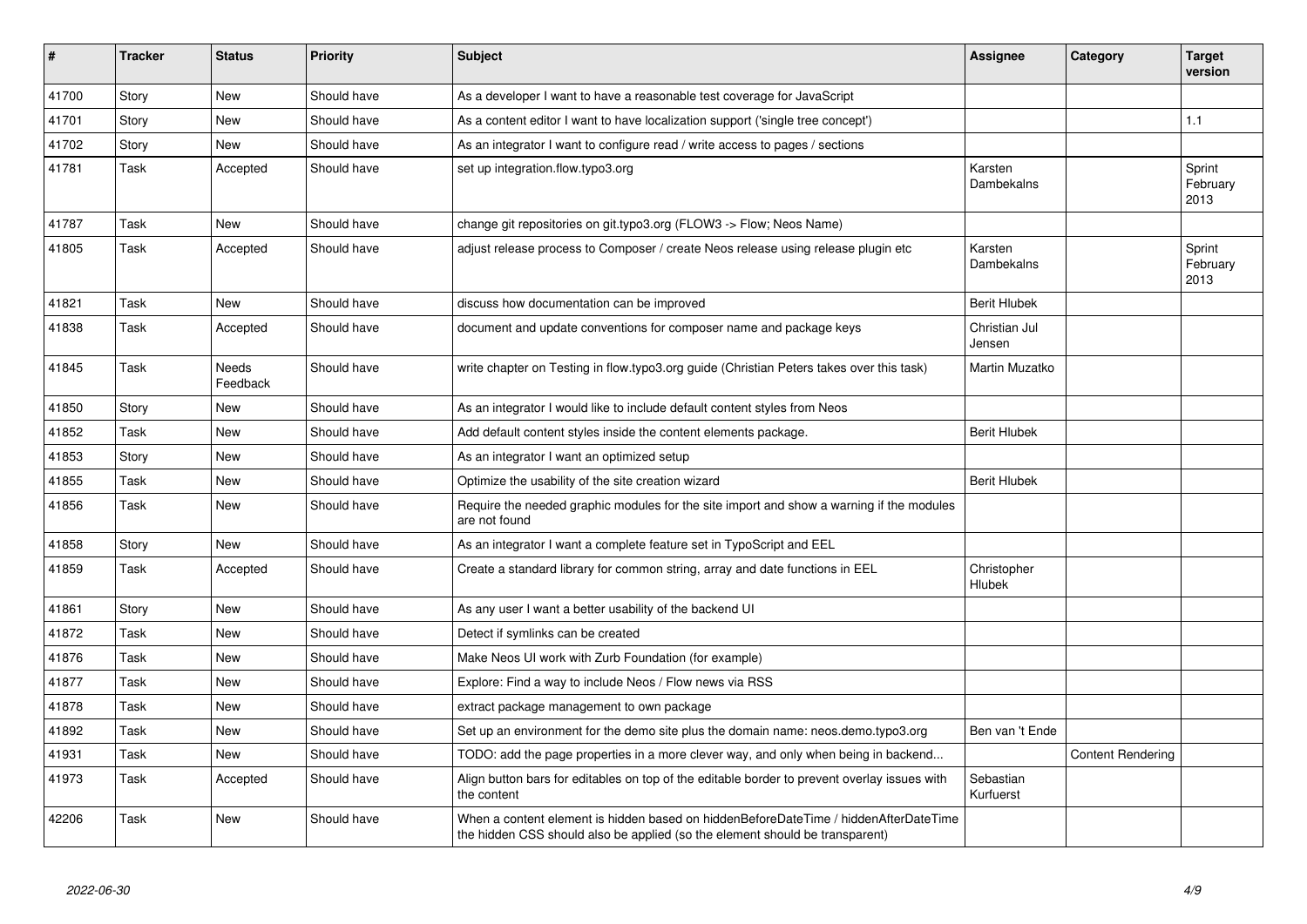| $\vert$ # | <b>Tracker</b> | <b>Status</b>     | <b>Priority</b> | Subject                                                                                                                                     | <b>Assignee</b>        | Category                  | <b>Target</b><br>version   |
|-----------|----------------|-------------------|-----------------|---------------------------------------------------------------------------------------------------------------------------------------------|------------------------|---------------------------|----------------------------|
| 42216     | Task           | <b>New</b>        | Should have     | Show at least some recognizable content of a node in the inspector panel. Now the header<br>property is used which only works for headlines |                        |                           |                            |
| 42220     | Task           | <b>New</b>        | Should have     | "Uncaught ReferenceError: nextAnimation is not defined" javascript error on load (demo<br>package)                                          |                        |                           |                            |
| 42672     | Story          | New               | Should have     | As everybody, I want no JavaScript loading issues (Bugfix story)                                                                            |                        |                           |                            |
| 44913     | Story          | On Hold           | Should have     | RESTful NodeController for easy comment creation                                                                                            |                        | Content<br>Management     |                            |
| 44916     | Story          | New               | Should have     | Explore: Usage of Touch Screens for Neos                                                                                                    | Patrick Broens         | Content<br>Management     | Sprint<br>February<br>2013 |
| 44919     | Story          | Accepted          | Should have     | Use Expose for listing BlogPost-Nodes in Frontend                                                                                           | Marc Neuhaus           | <b>Content Rendering</b>  | Sprint<br>February<br>2013 |
| 44921     | Story          | Accepted          | Should have     | Decide TypoScript and TYPO3CR Naming                                                                                                        | Sebastian<br>Kurfuerst | <b>Content Rendering</b>  | Sprint<br>February<br>2013 |
| 44923     | Story          | <b>New</b>        | Should have     | Multi-Lingual User Interface                                                                                                                |                        |                           | 1.1                        |
| 44924     | Task           | Accepted          | Should have     | Change the Post List view to use Expose                                                                                                     | <b>Marc Neuhaus</b>    |                           | Sprint<br>February<br>2013 |
| 44925     | Task           | <b>New</b>        | Should have     | Change the styling of Blog Posts with Expose to match the current styling                                                                   | <b>Marc Neuhaus</b>    |                           | Sprint<br>February<br>2013 |
| 44932     | Story          | Needs<br>Feedback | Should have     | Update TYPO3CR Node Type Names according to concept                                                                                         |                        |                           | Sprint<br>February<br>2013 |
| 44957     | Story          | <b>New</b>        | Should have     | Reliable clipboard and content element handles                                                                                              |                        |                           | Sprint<br>February<br>2013 |
| 44969     | Story          | <b>New</b>        | Should have     | Document Two-Tree Localization Approach                                                                                                     |                        | Documentation             | 1.0 beta 1                 |
| 44971     | Work Package   | Accepted          | Should have     | <b>TYPO3 Neos API Definition</b>                                                                                                            | Sebastian<br>Kurfuerst | Documentation             | 1.0 beta 1                 |
| 44978     | Story          | <b>New</b>        | Should have     | <b>Multi-Device Content</b>                                                                                                                 |                        |                           | 1.1                        |
| 44979     | Story          | <b>New</b>        | Should have     | Implement Frontend user / group concept                                                                                                     |                        |                           | 1.1                        |
| 44980     | Story          | <b>New</b>        | Should have     | Show activity stream of changed content in Launch Bar                                                                                       |                        |                           | 1.1                        |
| 44981     | Story          | <b>New</b>        | Should have     | Rename Node Types to final names                                                                                                            |                        | <b>Content Repository</b> | Sprint<br>February<br>2013 |
| 45003     | Work Package   | Accepted          | Should have     | Media Browser                                                                                                                               | Christian Müller       | <b>Content Editing</b>    | 1.0 beta 1                 |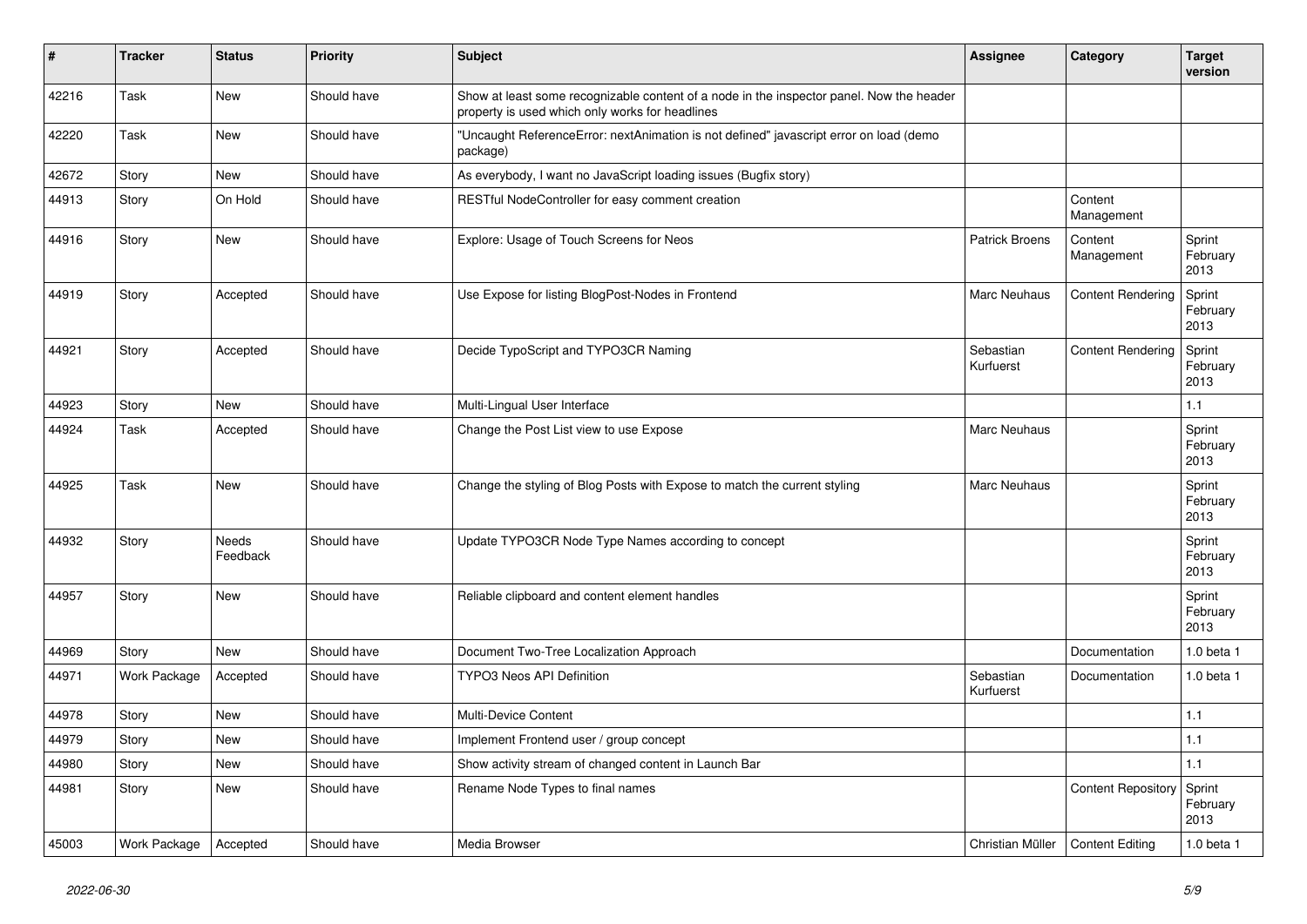| $\#$  | <b>Tracker</b> | <b>Status</b> | Priority    | Subject                                                                                                   | <b>Assignee</b>        | Category                 | <b>Target</b><br>version |
|-------|----------------|---------------|-------------|-----------------------------------------------------------------------------------------------------------|------------------------|--------------------------|--------------------------|
| 45009 | Work Package   | New           | Should have | [EPIC] mobile phone version of content editing                                                            |                        |                          |                          |
| 45019 | Work Package   | New           | Should have | [WIP] Real-World Error Reporting                                                                          |                        |                          |                          |
| 45021 | Work Package   | New           | Should have | [WIP] [ASSIGNEE MISSING] Cross Browser Compatibility                                                      |                        | <b>Content Editing</b>   | 1.0 beta 1               |
| 45023 | Work Package   | Accepted      | Should have | Make complex, interactive custom content types possible                                                   |                        | <b>Content Editing</b>   | 1.0 beta 1               |
| 45025 | Work Package   | New           | Should have | [WIP] Create minimal publishing workflow                                                                  | Robert Lemke           |                          |                          |
| 45037 | Task           | New           | Should have | [DEMOSITE] Link to be from frontpage                                                                      |                        | General / Project        | 1.0 beta 1               |
| 45049 | Task           | New           | Should have | Remove dependency on midgardNotifications                                                                 |                        |                          |                          |
| 45099 | Story          | New           | Should have | As a user I want the Ui to handle an expired session correctly                                            |                        |                          | 1.0 beta 1               |
| 45217 | Work Package   | New           | Should have | [WIP][Assignee missing] External & internal link support                                                  |                        |                          | 1.0 beta 1               |
| 45310 | Story          | New           | Should have | Implement enhanced @position syntax known from TypoScript also in the property panel<br>inspector editors |                        | <b>Content Editing</b>   | 1.0 beta 1               |
| 45400 | Work Package   | New           | Should have | [WIP] Developer Toolbar (Community)                                                                       |                        |                          |                          |
| 45408 | Work Package   | Accepted      | Should have | Frontend / Page Cache                                                                                     | Robert Lemke           | General / Project        | 1.0 beta 1               |
| 45410 | Work Package   | New           | Should have | [WIP] TypoScript Debugger (Community)                                                                     |                        |                          |                          |
| 45501 | Task           | New           | Should have | Image Metadata in ContentEditing should be cached                                                         |                        |                          |                          |
| 45539 | Work Package   | New           | Should have | [EPIC] Mangement view                                                                                     |                        |                          | 1.1                      |
| 45540 | Work Package   | New           | Should have | [EPIC] Search                                                                                             |                        |                          | 1.1                      |
| 45584 | Work Package   | New           | Should have | Access Control for TYPO3CR Nodes (Concept)                                                                |                        |                          | 1.1                      |
| 45758 | Story          | Accepted      | Should have | Provide a way to control escaping of content through TypoScript                                           | Sebastian<br>Kurfuerst | <b>Content Rendering</b> | 1.0 beta 1               |
| 46526 | Story          | New           | Should have | Media/Scheme aware URL handler                                                                            |                        |                          |                          |
| 47905 | Work Package   | New           | Should have | Perfection the Party and Account Management Module                                                        | Adrian Föder           | Administration           |                          |
| 48069 | Task           | New           | Should have | Make node migration more user friendly                                                                    | Christian Müller       |                          | 1.1                      |
| 48075 | Task           | Accepted      | Should have | Context bar                                                                                               |                        |                          |                          |
| 48076 | Task           | Accepted      | Should have | Wireframe mode toggle                                                                                     | Rasmus<br>Skjoldan     |                          |                          |
| 48077 | Task           | New           | Should have | Language selection                                                                                        | Rasmus<br>Skjoldan     |                          | 1.1                      |
| 48078 | Task           | Accepted      | Should have | Fullscreen mode toggle                                                                                    | Sebastian<br>Kurfuerst |                          | 1.0 beta 1               |
| 48080 | Task           | Accepted      | Should have | Breadcrumb                                                                                                |                        |                          | 1.0 beta 1               |
| 48140 | Task           | New           | Should have | <b>Tips</b>                                                                                               |                        |                          | $1.1$                    |
| 48142 | Task           | New           | Should have | Search field/results                                                                                      |                        |                          | $1.1$                    |
| 48143 | Task           | New           | Should have | Include commands as search results.                                                                       |                        |                          | $1.1$                    |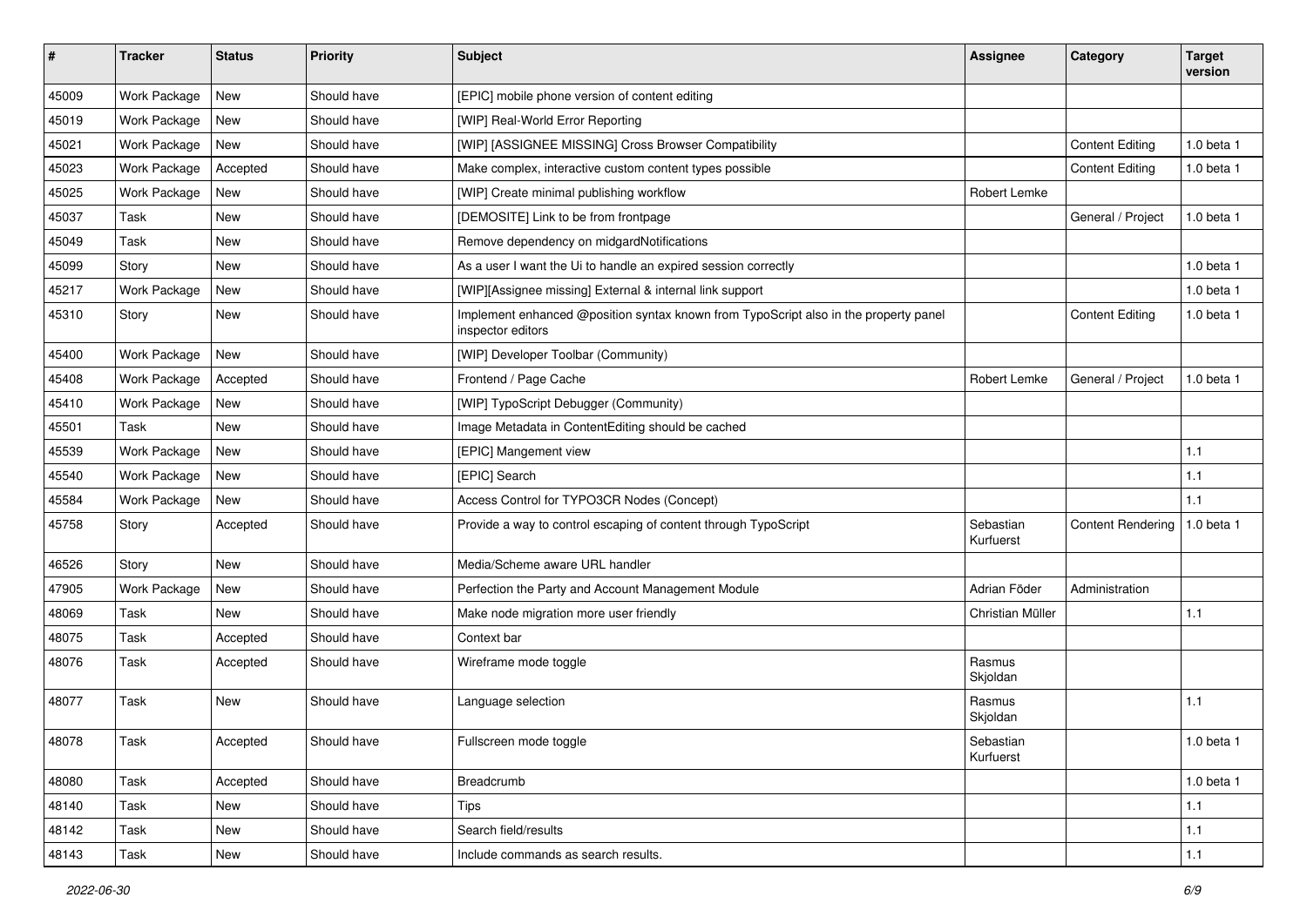| $\sharp$ | <b>Tracker</b>      | <b>Status</b> | <b>Priority</b> | <b>Subject</b>                                                                          | <b>Assignee</b>        | Category                      | <b>Target</b><br>version |
|----------|---------------------|---------------|-----------------|-----------------------------------------------------------------------------------------|------------------------|-------------------------------|--------------------------|
| 48241    | Task                | <b>New</b>    | Should have     | Create sandboxed Jenkins testing environment                                            | Robert Lemke           |                               |                          |
| 48271    | Task                | <b>New</b>    | Should have     | General security                                                                        |                        |                               | 1.0 beta 1               |
| 48275    | <b>Work Package</b> | <b>New</b>    | Should have     | TypoScript consistency                                                                  | Sebastian<br>Kurfuerst | General / Project             | 1.0 beta 1               |
| 48291    | Task                | Accepted      | Should have     | Redirect management for moved pages                                                     | <b>Tim Kandel</b>      | <b>Content Rendering</b>      | 1.0 beta 1               |
| 48328    | Task                | Accepted      | Should have     | Rename JavaScript to new structure                                                      | Aske Ertmann           |                               | 1.0 beta 1               |
| 48329    | Task                | New           | Should have     | Remove leftover window.T3                                                               |                        |                               | 1.0 beta 1               |
| 48333    | Task                | New           | Should have     | Clean up Content/Application and Content/ContentModule                                  |                        |                               | 1.0 beta 1               |
| 48334    | Task                | <b>New</b>    | Should have     | (maybe) re-introduce "development mode indicator" in topToolbarTemplate                 |                        |                               |                          |
| 48352    | Task                | New           | Should have     | Aloha loading does not always work reliably                                             |                        |                               | 1.0 beta 1               |
| 48357    | Task                | <b>New</b>    | Should have     | get rid of window.Ember                                                                 | Sebastian<br>Kurfuerst |                               |                          |
| 48358    | Task                | <b>New</b>    | Should have     | get rid of window.plupload, window.Chosen, window.AbstractChosen etc,<br>window.GENTICS | Sebastian<br>Kurfuerst |                               |                          |
| 48367    | Work Package        | New           | Should have     | [WIP] End-To-End Testing of Neos with Behat                                             |                        |                               | 1.0 beta 1               |
| 48368    | Task                | Accepted      | Should have     | Behat tests for Page Tree                                                               | Markus<br>Goldbeck     |                               |                          |
| 48525    | Work Package        | New           | Should have     | [WIP] TYPO3CR Scalability and consistence                                               |                        |                               |                          |
| 48526    | Task                | Accepted      | Should have     | evaluate use of graph databases as high-performance store                               | Sebastian<br>Kurfuerst | <b>Content Repository</b>     |                          |
| 49014    | Task                | <b>New</b>    | Should have     | Detect prototype copying leading to a loop                                              |                        |                               | 1.0 beta 1               |
| 49595    | Task                | <b>New</b>    | Should have     | Neos setup does not check for required php-gd module                                    |                        |                               |                          |
| 49943    | Work Package        | Accepted      | Should have     | Security                                                                                | Andreas<br>Förthner    |                               | 1.0 beta 1               |
| 49951    | Task                | <b>New</b>    | Should have     | Node structure / layout                                                                 |                        |                               | 1.0 beta 1               |
| 49952    | Task                | New           | Should have     | Folder node types                                                                       |                        |                               | 1.0 beta 1               |
| 49957    | Task                | New           | Should have     | Selecting a parent element doesn't change the content breadcrumb                        |                        |                               | 1.0 beta 1               |
| 49958    | Task                | New           | Should have     | Clicking the page reloads the inspector even if the page is already selected            |                        |                               | 1.0 beta 1               |
| 50191    | Story               | Accepted      | Should have     | As an integrator I want an extensible way of including JavaScript and CSS               | Christopher<br>Hlubek  |                               | 1.0 beta 1               |
| 51343    | Task                | New           | Should have     | Add reasonable test coverage for PluginImplementation                                   |                        |                               |                          |
| 52020    | Task                | Accepted      | Should have     | clean up Node Structure between TYPO3 Neos and TYPO3.Neos.NodeTypes                     | Sebastian<br>Kurfuerst | Content Repository 1.0 beta 1 |                          |
| 52053    | Task                | New           | Should have     | Deleting Home page leaves backend inaccessible                                          |                        | <b>Content Editing</b>        |                          |
| 52393    | Task                | New           | Should have     | Pagetree: Editing page title on blur bug                                                |                        |                               |                          |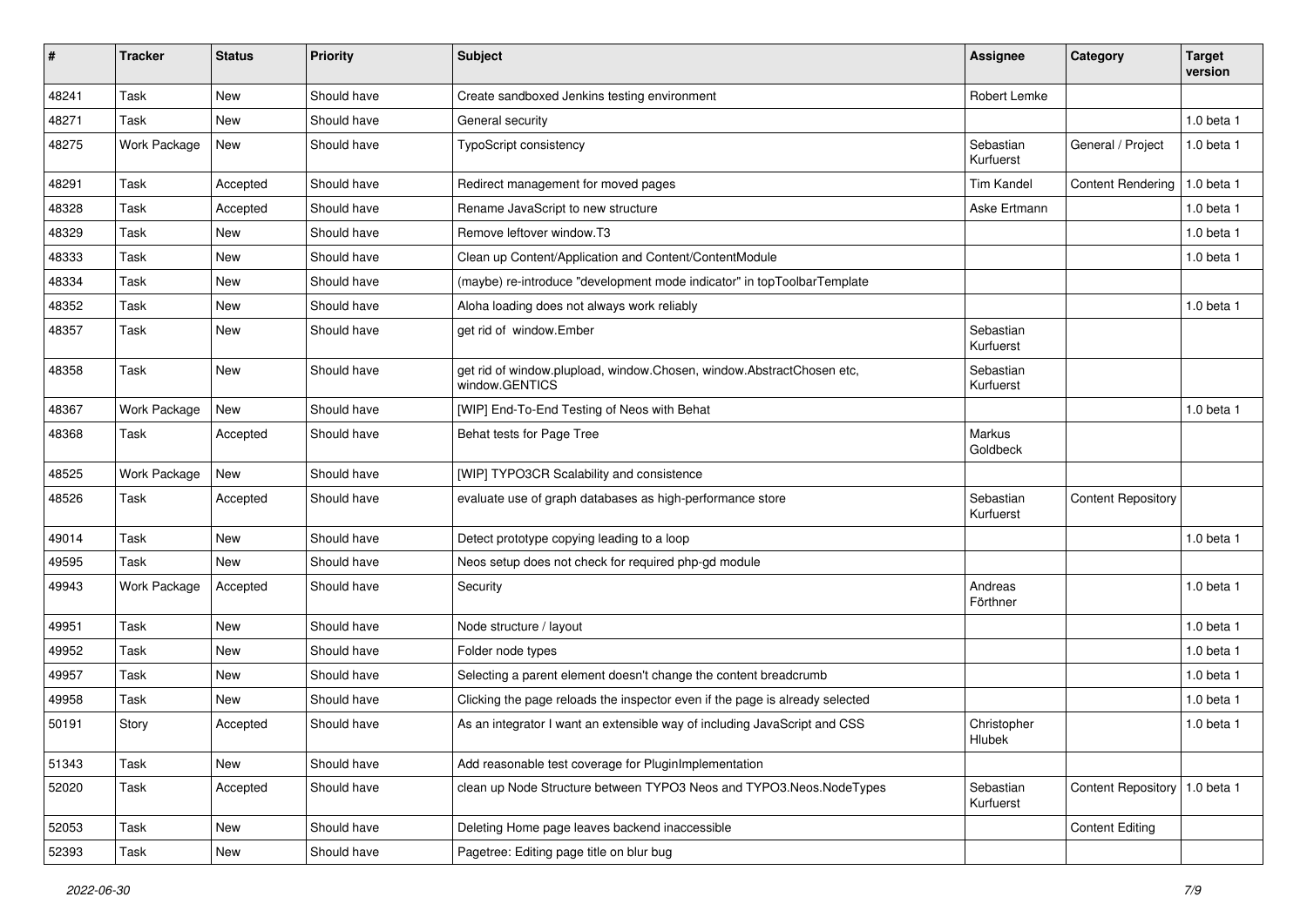| #     | <b>Tracker</b>      | <b>Status</b>     | <b>Priority</b> | <b>Subject</b>                                                                                                               | Assignee              | Category               | <b>Target</b><br>version   |
|-------|---------------------|-------------------|-----------------|------------------------------------------------------------------------------------------------------------------------------|-----------------------|------------------------|----------------------------|
| 52394 | Task                | <b>New</b>        | Should have     | Pagetree: Editing page title on blur bug                                                                                     |                       |                        |                            |
| 52397 | Task                | <b>New</b>        | Should have     | Fmm: Headlines of groups should be better seperated                                                                          |                       |                        |                            |
| 52398 | Task                | <b>New</b>        | Should have     | Neos Backend dropdowns layout                                                                                                |                       |                        |                            |
| 52399 | Task                | New               | Should have     | Fmm: Change the sites listing                                                                                                |                       |                        |                            |
| 52408 | Task                | <b>New</b>        | Should have     | Neos Backend: Complete broken at IE9                                                                                         |                       |                        |                            |
| 52790 | Task                | New               | Should have     | Prefix remaining dynatree classes (drag'n'drop)                                                                              |                       |                        |                            |
| 53866 | Work Package        | Accepted          | Should have     | Release 1.0 Important Topics                                                                                                 |                       |                        | 1.x                        |
| 54040 | Task                | Needs<br>Feedback | Should have     | Aloha: filter<br>tags from headline elements                                                                                 |                       |                        |                            |
| 54475 | Task                | New               | Should have     | Wrong redirection when logging out after change of site's state                                                              |                       |                        |                            |
| 54829 | Task                | <b>New</b>        | Should have     | Text with Image Alignment Options                                                                                            |                       | <b>Content Editing</b> | 1.x                        |
| 54976 | Task                | New               | Should have     | neos:contentElement.editable adds additional div in live                                                                     |                       | <b>Content Editing</b> |                            |
| 55010 | Task                | <b>New</b>        | Should have     | Wrong CSS-Styling in Installer                                                                                               |                       | Setup                  |                            |
| 55708 | Task                | New               | Should have     | reloadIfChanged: TRUE has no effect on dateTime properties                                                                   |                       |                        |                            |
| 55839 | Task                | <b>New</b>        | Should have     | Pagetree does not handle deletings of other user                                                                             |                       |                        |                            |
| 55840 | Task                | New               | Should have     | Binding of Title in Pagetree and Inspector                                                                                   |                       |                        |                            |
| 55841 | Task                | <b>New</b>        | Should have     | New Page does not change publication state buttons                                                                           | Steffen Frosch        |                        |                            |
| 58195 | Task                | New               | Should have     | header tag inlineeditable but not aloha settings                                                                             |                       |                        |                            |
| 10506 | Story               | <b>New</b>        | Must have       | Minimalistic Media Browser (Files, Images, Documents)                                                                        | Christian Müller      | <b>Content Editing</b> | $1.0$ beta $1$             |
| 10508 | Epic                | <b>New</b>        | Must have       | EPIC: Roles / Security for BE and FE / Usermanagement                                                                        |                       |                        |                            |
| 10515 | <b>Work Package</b> | <b>New</b>        | Must have       | [WIP] Content Translation Support                                                                                            | Karsten<br>Dambekalns | General / Project      | 1.1                        |
| 13532 | Story               | New               | Must have       | Implement File Download Content Type                                                                                         | Christian Müller      | <b>Content Editing</b> | 1.0 beta 1                 |
| 40297 | Epic                | <b>New</b>        | Must have       | EPIC: Basic Page Tree Operations                                                                                             |                       |                        |                            |
| 40299 | Epic                | New               | Must have       | EPIC: Content Security (Workspaces)                                                                                          |                       |                        |                            |
| 40316 | Story               | Postponed         | Must have       | As a content editor, I don't want anybody else to see the content of my personal workspace                                   | Andreas<br>Förthner   | Administration         |                            |
| 42038 | Task                | <b>New</b>        | Must have       | Automatic save is not always in sync with content, content could be lost                                                     |                       |                        |                            |
| 42246 | Task                | New               | Must have       | Use same DOM hierarchy for logged in backend user and public and do not render content<br>editing classes in public frontend |                       |                        |                            |
| 42248 | Task                | <b>New</b>        | Must have       | Move backend includes (JS and CSS) back to Neos package                                                                      |                       |                        |                            |
| 44912 | Story               | Accepted          | Must have       | Exploration: Accessible Neos Content Editing Module                                                                          | <b>Patrick Broens</b> | <b>Content Editing</b> | Sprint<br>February<br>2013 |